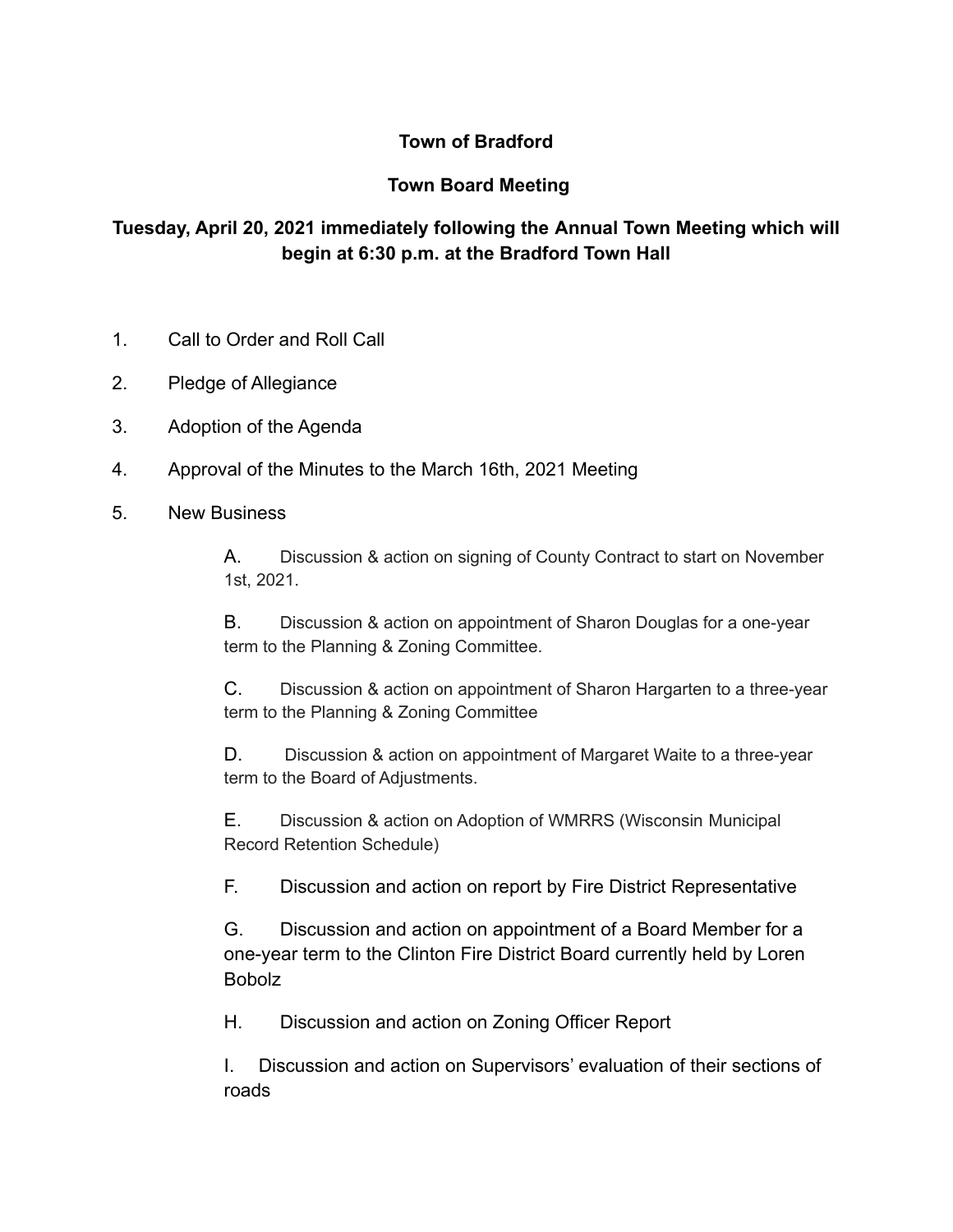J. Discussion and action on roadwork, including but not limited to tree trimming, culvert repair and replacement, crack filling, ditching, shouldering, maintenance including replacement of signs and posts, paver repair, pot hole filling, Creek Road Bridge State/Municipal Agreement and Emerald Grove Bridge Projects, Multimodal Local Supplement Project

K. Discussion and action on Town Hall Repair Committee Report

L. Discussion and action on approval of Driveway Permit Applications

M. Discussion and action on Utility Permit Applications

N. Discussion and action on a Weed Notice

O. Discussion and action on Alcohol Registration and Licencing **Webinar** 

P. Discussion and action on Pacer Scores

Q. Discussion and action on Municipal Clerks and Treasurers Institute Virtual July 12-16

R. Wisconsin Towns Association Membership Renewal

S. Date for Board of Review

T. Discussion & action on Constable position

U. Discussion & action on funding for the LRIP Project

V. Discussion and action on Horton Insurance bill and Worksmen comp. Insurance.

W. Discussion and action on Approval of Ordinances No. 53-2020 to amend the zoning ordinance for Parcel No. 6-3-105.1, Ordinance No. 54-2020 to amend the zoning ordinance for Parcel No. 6-3-260.1 and Ordinance No. 55-2020 to amend the zoning ordinance for Parcel No. 6-3-68.1

X. Discussion and action of Police Agreement with Village of Clinton

Y. Discussion and action of Joint Court Agreement with Village and Town of Clinton

Z. Discussion and action of Draft Ordinance for Creation of Joint Court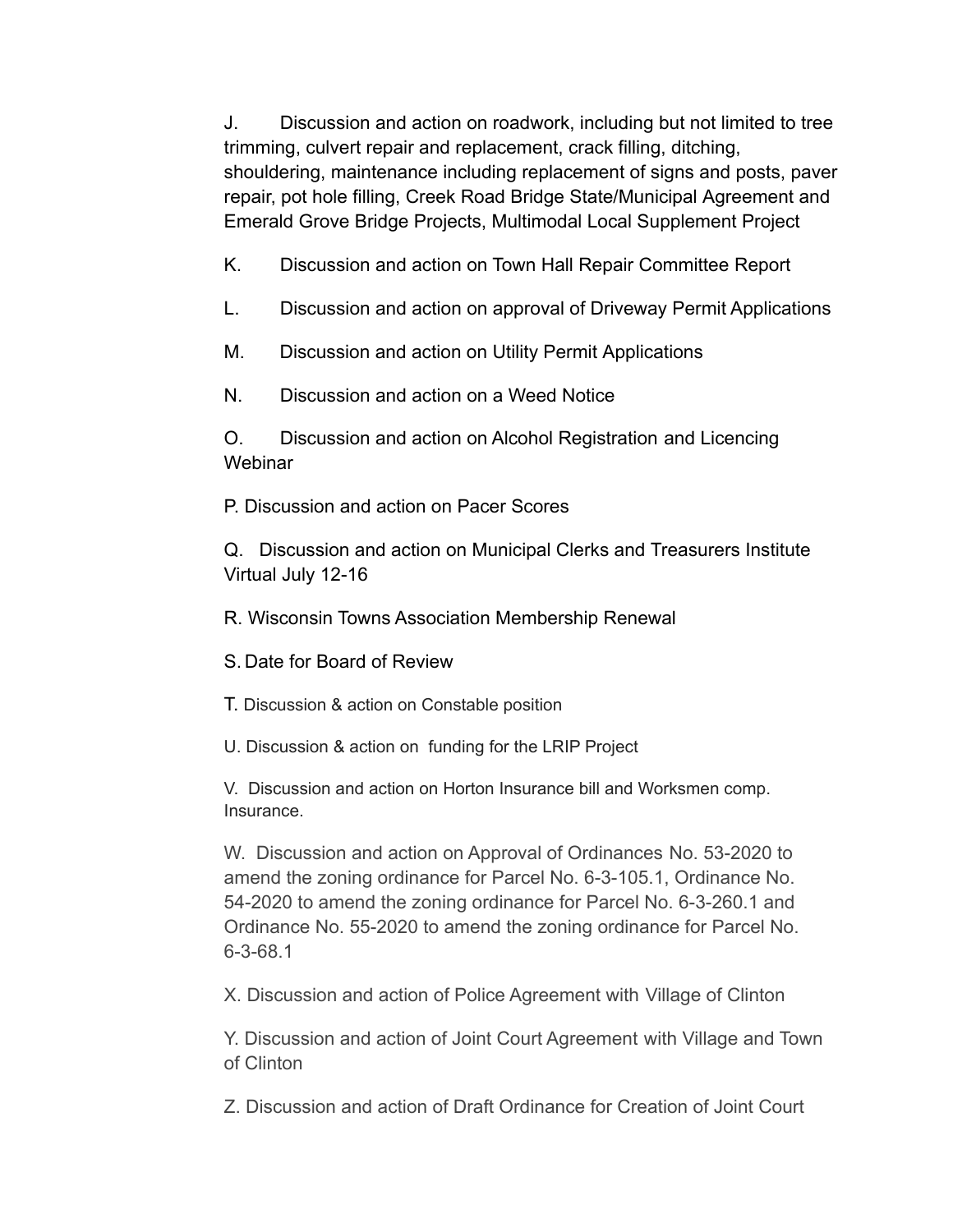- 6. Citizen Participation
- 7. Announcements and Reports

a. The May Town Board meeting will be held on Tuesday, May 18<sup>th</sup>, 2021 at 6:30 p.m. at the Bradford Town Hall

- b. Rock County Sheriff's Report
- 8. Treasurer's Report
- 9. Bills for Approval
- 10. Adjournment